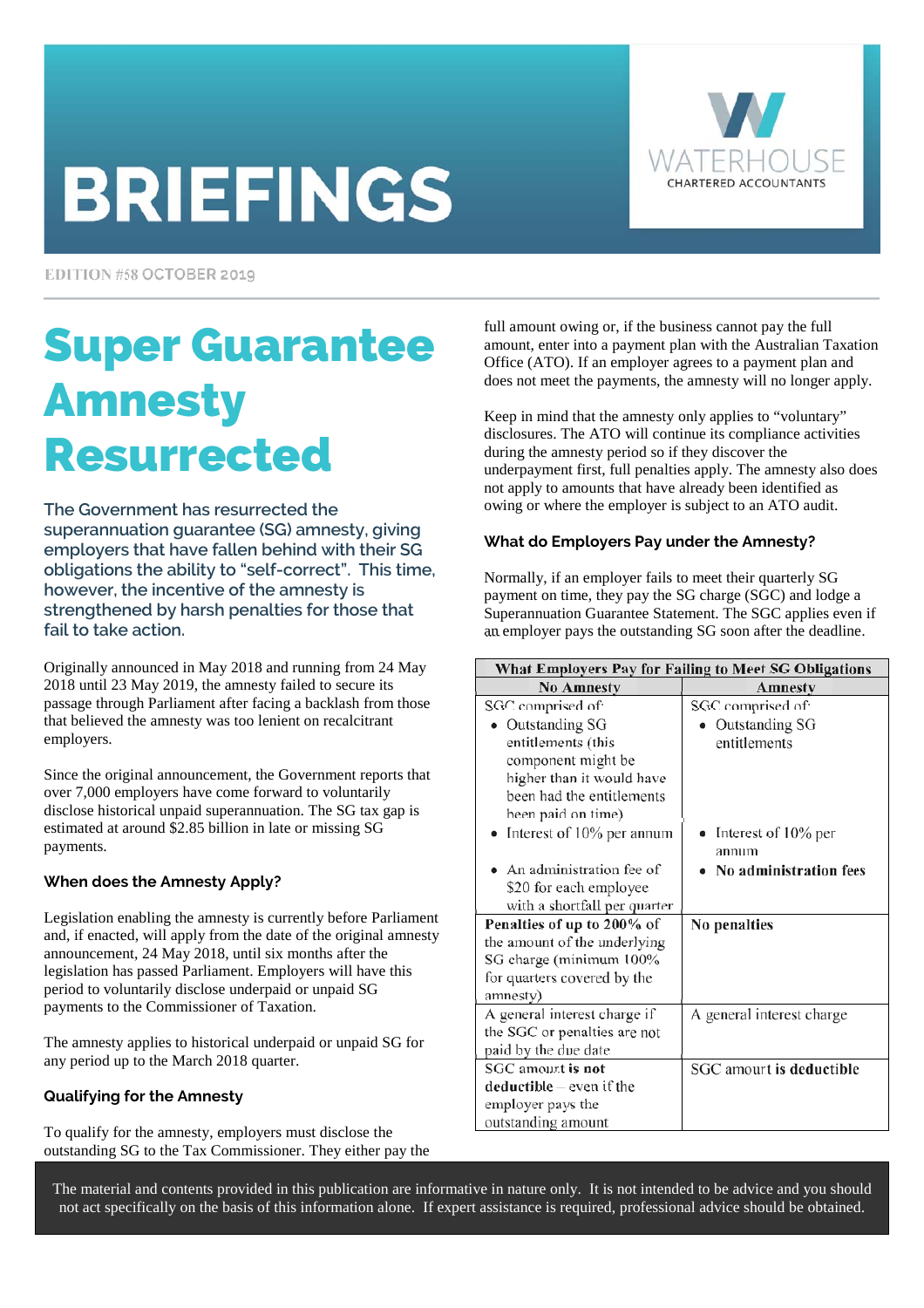

Under the quarterly SG, the interest component is calculated on an employer's quarterly shortfall amount from the first day of the relevant quarter to the date when the SGC would be payable (not from the date the SG was overdue).

The ability to deduct SGC and the reduction in penalties under the amnesty could be significant for employers that have fallen behind with their SG obligations.

If SG is paid late, special provisions exist within the legislation to automatically protect employees from inadvertently breaching concessional contribution cap limits if the unpaid SG is paid to the Commissioner and then transferred to the employee's superannuation fund. Where the employer makes the payment directly into the employee's fund, the individual would need to apply to the Commissioner requesting the exercise of discretion to either disregard the concessional contributions or allocate them to another financial year.

#### **What happens if an Employer does not take Advantage of the Amnesty?**

If an employer fails to take advantage of the amnesty and is found to have underpaid employee SG, they are required to pay the SGC, which includes penalties of up to 200%. Outside of the amnesty period, the ATO has the power to reduce the penalty in whole or part. However, the legislation enabling the amnesty imposes tougher penalties on employers that do not voluntarily correct underpaid or unpaid SG by removing the ATO's capacity to reduce these penalties below 100%. In effect, the Commissioner loses the power for leniency even in cases where an employer has made a genuine mistake.

#### **Where to from Here?**

Even if an employer does not believe that their business has an SG underpayment issue, it is worth undertaking a payroll audit to ensure that payroll calculations are correct and employees are being paid at a rate that is consistent with their entitlements under workplace laws and awards.

If a business has fallen behind on its SG obligations and is eligible for the amnesty, the employer needs to start working through the issues now or contact us to work through the issues. There are several calculations that need to be completed and these may take some time to complete.

If your business has engaged any contractors during the period covered by the amnesty, then those arrangements will need to be reviewed as it is common for workers to be classified as employees under the SG provisions even if the parties have agreed that the worker should be treated as a contractor. You cannot contract out of SG obligations.

If a problem is revealed, it can be corrected without excessive penalties applying under the amnesty. If you are uncertain about what award and pay rates apply to employees, the

**Head Office** Suite 12 Level 3. **Gateway Building** 1 Mona Vale Road Mona Vale NSW 2103

**Sydney Office** Suite 802 Level 8 23 O'Connell Street Sydney NSW 2000

FairWork Ombudsman's website has [a pay calculator](https://calculate.fairwork.gov.au/findyouraward) or you can contact them [online o](https://www.fairwork.gov.au/contact-us/online-enquiries)r call them on 13 13 94.

### Towards Zero Interest Rates (and What it Means to You)

**The Reserve Bank of Australia (RBA) is widely tipped to reduce interest rates again, to historic lows. Easton Wealth economist, Emmanuel Calligeris, explores the impact.** 

#### **Australia and World Volatility**

The ongoing trade war between the US and China has dominated financial market movements recently. The last two trading months have seen increased market volatility. In July, share markets moved higher because interest rate markets moved lower to reflect lower economic growth thanks to the trade war. There have, however, been other issues causing market volatility, including a negative economic growth reading in Germany in the second quarter and the Bundesbank – the Central Bank - warning of a possible repeat in the third quarter.

This is important because two quarters of negative growth in a row is how a recession is defined. It could well be that Germany – Europe's largest economy – has slipped into recession and the question then becomes, what will happen to the rest of Europe? As a country heads into recession, unemployment rises, investment falls and governments are forced to spend money to try to revive the economy as interest rates fall. The good news is that German government spending is likely to add 0.7% to growth in the next year, which should help the region avoid recession.

The risk to Europe is a no-deal Brexit. Brexit has caused great volatility in the European Union. A no-deal Brexit would likely hurt the exports of France, Germany and Holland.

Japan's gross domestic product (GDP) growth is weak as export growth has slowed.

In Hong Kong, the unrest has the potential to deteriorate further. The riots have dented consumer spending, which is a large component of economic growth for developed countries like Hong Kong.

T 02 8973 2222 admin@waterhouseca.com.au www.waterhouseca.com.au ABN 60 535 258 608

Liability limited by a scheme approved under Professional<br>Standards Legislation



Chartered **Accountants**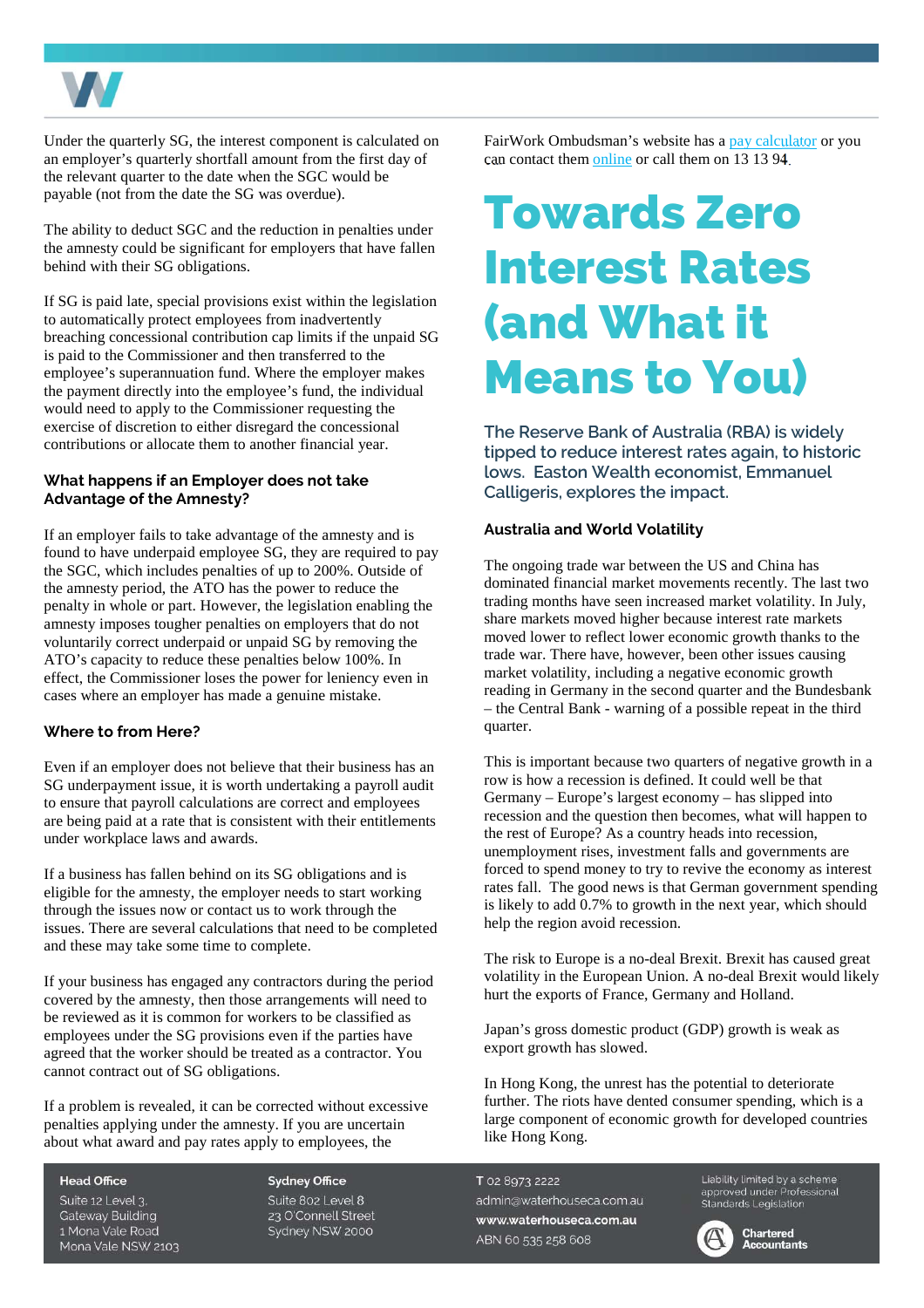

In Australia, economic growth has slowed also as households struggling with record debt and weak wage growth cut back on spending. Two key supports have been high commodity prices and infrastructure investment. The iron ore price remained high because of supply disruptions caused by the tailings dam disaster in Brazil. However, that is now falling away as iron ore supply disruptions end and the price return to more normal levels. It means that our export income from iron ore will be less of a driver of growth next year, and unless the drought breaks the slack is unlikely to be picked up by rural exports.

In early August, the further escalation of the trade war saw share markets in Australia and the US weaken and the interest rate on Australian term deposits and bonds fall to their lowest level in history. If interest rates stay low, government spending will gain importance as the driver of future growth.

The slowdown in global growth saw US interest rates adjust quickly. Traditionally, a signal of a high probability of recession in the US occurs when the yield (interest rate) on the 10-year bond falls below the yield on the 2-year bond. This is also known a negative yield curve. Whilst the probability of recession is not guaranteed, the negative yield curve does suggest that the US Federal Reserve is likely to reduce its interest rate substantially over the course of the next year.

In Australia, the RBA eased the official cash rate twice to an historic low of 1%. The RBA believes that the level of wages growth does not threaten its inflation outlook and the economy can operate at a much lower rate of unemployment. This essentially means that monetary policy (interest rates) can be lower for longer without overheating the economy. That said, the outlook is for interest rates to move even lower in late 2019 and early 2020, with some forecasters suggesting that the rate will reach just 0.50% by that time. Term deposit rates have moved lower to reflect the low cash rate.

#### **The Real Impact of Low Interest Rates**

Low rates have produced a dilemma for savers. As interest rates fall, more and more capital is required to sustain the same level of income. This is illustrated in the table below.

| <b>Capital Prices and Interest Rates</b> |                          |                      |  |
|------------------------------------------|--------------------------|----------------------|--|
| <b>Investment</b><br>Amount (\$)         | <b>Fixed Income (\$)</b> | <b>Interest Rate</b> |  |
| 500,000.00                               | 50,000.00                | 10%                  |  |
| 625,000.00                               | 50,000.00                | 8%                   |  |
| 833, 333. 33                             | 50,000.00                | 6%                   |  |
| 1,250,000.00                             | 50,000.00                | 4%                   |  |
| 2,500,000.00                             | 50,000.00                | 20 <sub>0</sub>      |  |

The table shows that at a 10% interest rate, an investor could generate income of \$50,000 with a capital or investment amount of \$500,000. If the interest rate falls to 6%, the capital required to generate the same \$50,000 of income is

**Head Office** 

Suite 12 Level 3. **Gateway Building** 1 Mona Vale Road Mona Vale NSW 2103

**Sydney Office** Suite 802 Level 8 23 O'Connell Street Sydney NSW 2000

approximately \$833,000 and at a 2% interest rate, an investor would require \$2.5 million to generate the same amount of income.

Looking at it another way, if you own an investment that is capable of generating an income of \$50,000 per annum, then the lower the interest rate the more valuable the investment becomes. This has been the case for bonds over the last 30 years and property and shares that have maintained their dividend growth in the last 10 years since the Global Financial Crisis. An investor that has had the same \$500,000 invested without capital growth (like a term deposit) will now be generating income of just \$10,000 at 2%.

#### **Investing in a Low Return Environment**

To date, investors in property and share markets have been happy about the low and declining interest rates. They have paid more attention to market gains that have resulted from falling rates than falling future rates of return. We now find ourselves in a situation where future returns are likely to be low, and are confronted with the question of where to invest in this low return world.

The easiest way to achieve higher returns is to increase investment in those asset classes that traditionally offer them – namely domestic and international shares and property. However, in seeking higher returns, investors must assume higher risk. It is important that the overall portfolio balance is not tilted too far and investors remain disciplined from an asset allocation perspective. If fiscal spending does increase in the future, a bias towards (income generating) infrastructure may be appropriate over the near term.

In terms of stock selection, there has been much press that recent rises in property and share prices has seen these asset classes reach unjustifiable valuations. As a result, some experts in stock selection that have taken this view have underperformed their respective indices - in some cases markedly so.

We believe that combining low-cost index funds with carefully selected actively managed funds not only leads to better relative performance, but also reduces costs. Shares and property are fully priced in the short term, but should remain part of a well-diversified investment portfolio. Investors should be cautious near term, but look to add to exposures into market weakness. Shares and property are likely to provide moderate growth with a good level of dividends over the next few years lower returns in a low growth low inflation world will likely be the norm.

T 02 8973 2222 admin@waterhouseca.com.au www.waterhouseca.com.au ABN 60 535 258 608

Liability limited by a scheme<br>approved under Professional Standards Legislation